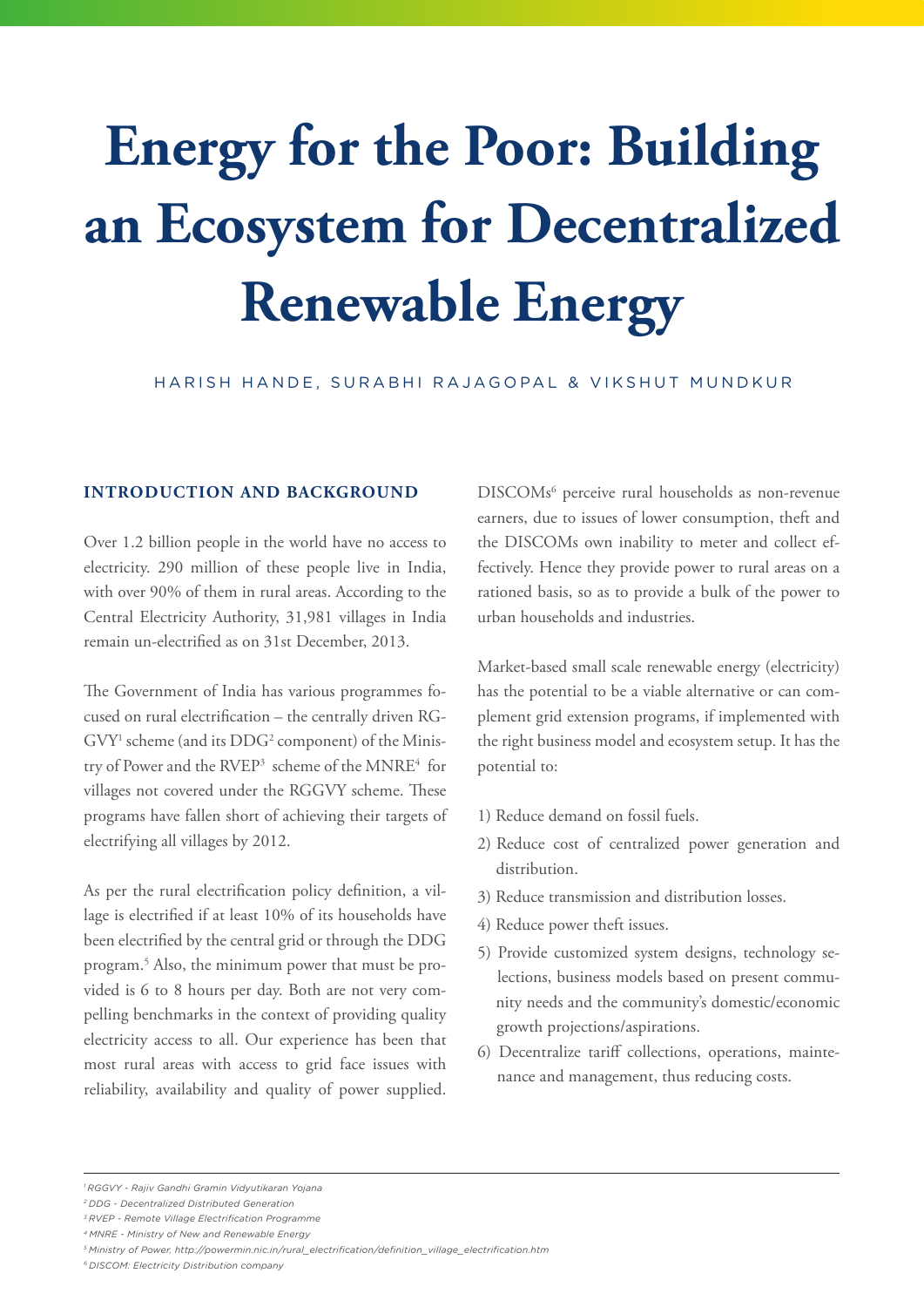7) Once grid connected, they can potentially:

- Shave peak power demand with intelligent use of storage technology.
- Reduce requirement of short term power purchase.

Over the past decade, socio-economic developmental philosophies have started to be looked at differently. Sustainability has taken center stage and participation of the private sector has become essential for plugging gaps in developmental services delivery. It has witnessed a significant growth in the number of enterprises established to address social problems, while balancing socio-commercial objectives. These enterprises, categorized as social enterprises, operate in areas where critical public services are poor or absent – such as education, energy, agriculture, water, health and so on. Improving the accessibility to solutions using largely market-based approaches, they also add to economic development through local entrepreneurship opportunities.

# *Social enterprises, largely using market-based approaches, operate in areas where critical public services are poor or absent*

Governments have introduced schemes to support dissemination of market based small scale renewable energy solutions. For example, to support the market based small scale solar energy sector, the JNNSM policy of the MNRE included a 2000 MW component to it that looks at promoting its adoption (like solar home lighting systems, solar water pumps and mini-grids) using a combination of credit financing and subsidies made available for end users. While measures like subsidies and tax incentives are a welcome move, what is missed out is that the real impetus to dissemination of improved energy access revolves around other factorstechnology, finance and the dissemination model for each specific product, and as important (if not more), similar factors for the sector as a whole- what is today referred to as 'Ecosystem development'.

The small scale renewable energy sector offers a range of business models, across technologies and scales of operation, be they sales, leasing or rental models of individual home energy systems, portable products, community-based products or mini-grids with productive anchor base loads. There is a variety in the way organizations deliver services and the technologies depending on conditions related to the geography, socio-economic conditions, and supportive infrastructure in a particular region. This sector includes technology solutions that are electricity (such as solar, micro-hydro, biomass, wind) and non-electricity based (thermal technology – biogas, solar thermal) including those that use sustainable energy sources such as improved biomass cooking solutions.

These solutions are vital to the discussion on addressing energy access and enabling households to leapfrog the traditional grid. They are solutions built for the household or the local community where the generation and consumption of energy occur in the same location. Here, making small renewable energy solutions work is spoken of primarily in the context of energy access. An important precondition is to be able to view these solutions not as stop-gap measures for the grid but as ideal complements to the grid depending on resources and context. By making social entrepreneurship the center piece of the discussion on how to make these solutions work, the chapter draws attention to the critical components essential to any business model, defined in the form of holistic solutions. This chapter also throws light on all the supportive infrastructure or ecosystem pieces required for entrepreneurship in this sector to prosper given the variety of stakeholders.

We shall draw inferences from our experience in the electricity based small scale renewable energy sector (specifically solar) to elaborate on the issues to be addressed to make this sector work.

### **HOLISTIC SOLUTIONS**

While there was once a focus on technology alone as the key driver in the provision of decentralized renewable energy solutions, its significance has reduced. The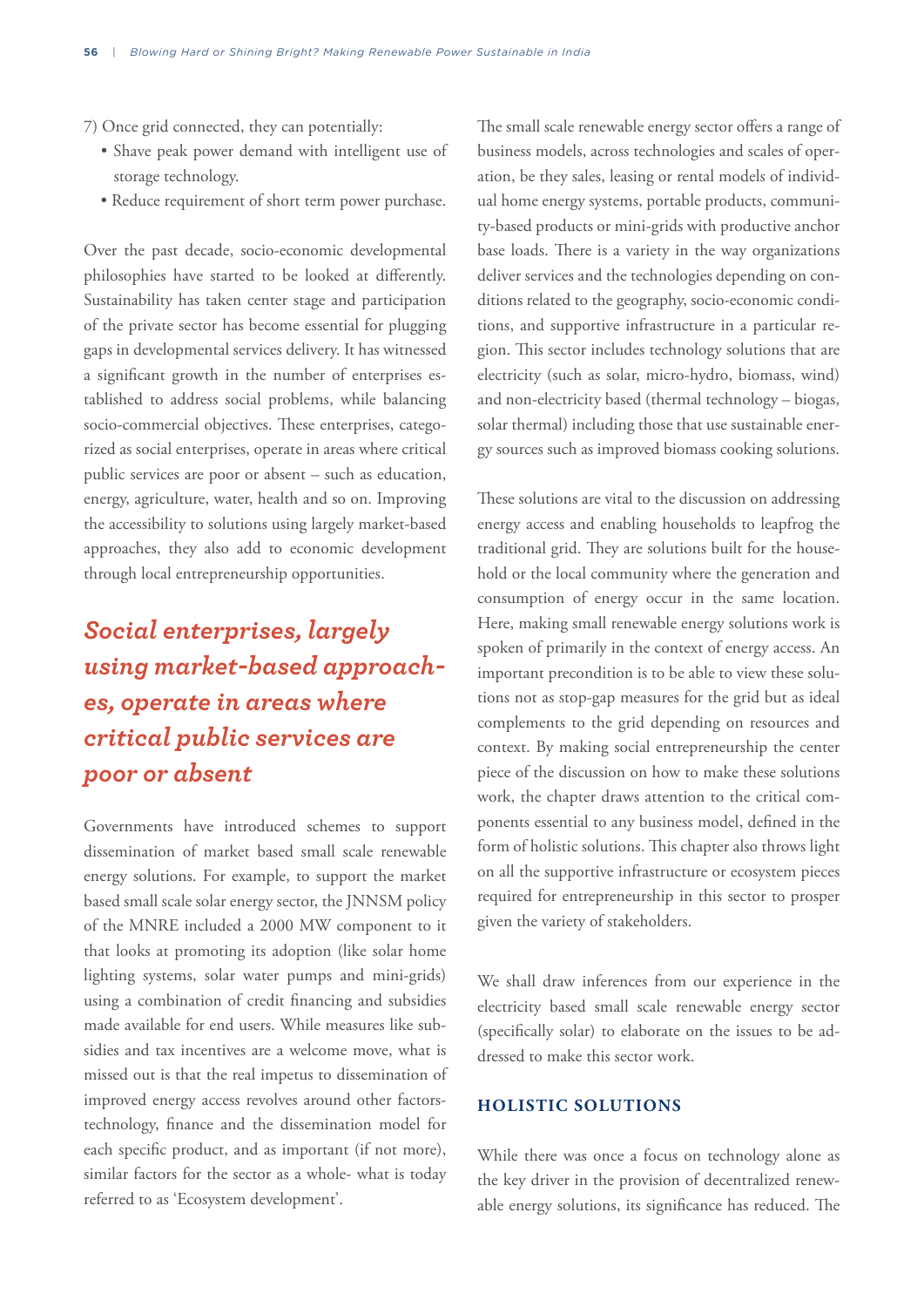realization of how important the other aspects are in the provision of last mile access to end user households have made it important to consider a holistic approach, combining customized technology with affordable financing and a sustainable dissemination and maintenance mechanism.



#### **FIGURE 1: Provision of Holistic Sustainable Energy solutions**

#### **Customized Technologies**

Recognizing early on that needs cannot be standardized helps enterprises work on the philosophy of customizing technology based on the specific needs and affordability of the end- user. This requires rigorous need assessment and last mile innovations in product combinations and installation.

#### **Financial Linkage**

"Renewable energy is expensive" is one of the most popular arguments opposing greater dissemination of renewable energy sources. What is often forgotten is that this statement is only valid in comparison to the grid- which is itself heavily subsidized. The statement ceases to apply when we include households that are still unconnected to the grid.

Kerosene fuel for lighting is a reality in most un-electrified and under electrified households. And this fuel is by no means economical for the poor. Households in most parts of India spend between Rs. 180 to Rs. 300 a month<sup>7</sup>– a significant part of their monthly income-

*<sup>7</sup> While the National Sample Survey Organization in India pegs the expenditure at about Rs. 45 (3 liters), field realities reveal that the 3 liters from the Public Distribution System do not cover the requirements of the average household. They buy an additional 2-3 liters from the market at approximately Rs. 45 - Rs. 60 per liter.*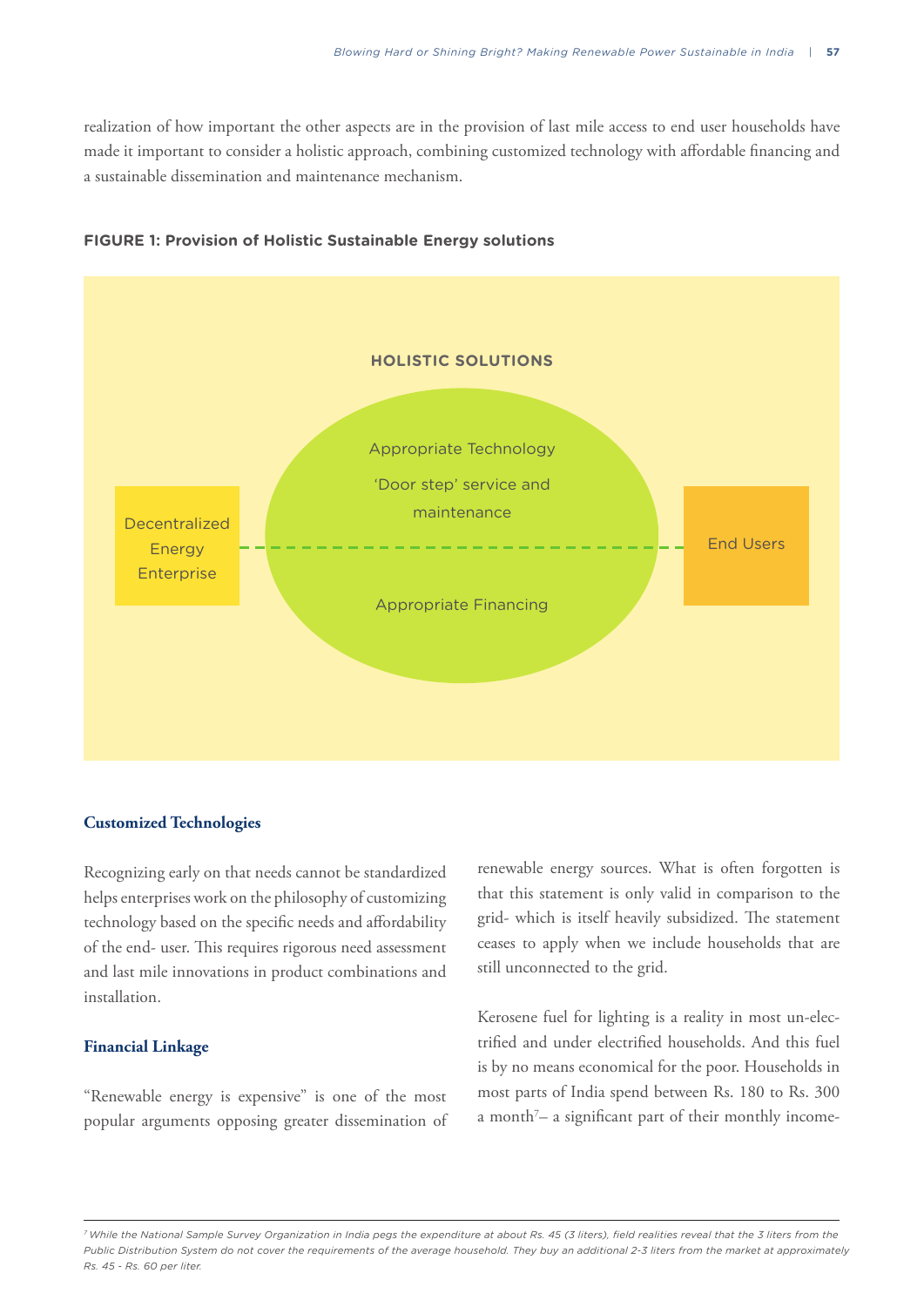on the most basic energy requirements of lighting and mobile phone charging. On the other hand, providing a product that comes with an instalment based payment in line with the cash flows of the rural household, plays an important role in uptake of small scale renewable energy systems, overcoming the burden of putting down a large one-time payment.

In the case of rental or leased systems, an important question to be answered is on the collection mechanism. A clearly defined collection mechanism for rental models is a significant driver of their long term sustainability.

The financial linkage is not merely important from the point of view of being able to afford decentralized energy solutions. In many cases, it is also an entry point for end users to build institutional financial relationships and credit histories.

## **Dissemination and Follow-Up (System Maintenance)**

Once an enterprise chooses its mode for dissemination of the product or solution, there is a need to ensure that the distribution network is extremely robust with availability of skilled personnel. Good after-sales service and maintenance determine whether the solution is long term or not. They also affect the sustainability of the business model itself. For example, a recent study undertaken by SELCO Foundation on behalf of a nationalized bank in Karnataka, India, reviewed the Non-performing assets (NPAs) within the solar portfolio of one branch in particular and found that in nearly 70% of the cases, despite households registering complaints about non-functional systems, there was no action from the system supplier to attend to maintenance. Such negligence is bound to affect the financing of additional systems, which in-turn affects the business of enterprises in this sector.

## **ECOSYSTEM DEVELOPMENT FOR THE SECTOR**

*Absence of a supportive ecosystem is the root cause for the inability to scale or replicate for social enterprises and practitioners*

While a number of social enterprises and practitioners have stepped in to fill the energy access gap using decentralized solutions, their inability to replicate or scale these solutions fast enough is a hindrance. The absence of a supportive ecosystem is the root cause of this inability to scale or replicate. Loosely defined, the absence of an ecosystem includes limited availability of skilled human resources, high cost of capital for entrepreneurs and limited access to affordable financing for end users, inadequate support to facilitate technology innovations for field applications, limited access to comprehensive, reliable information on end-users and unsupportive existing policy environments that follow top-down approaches.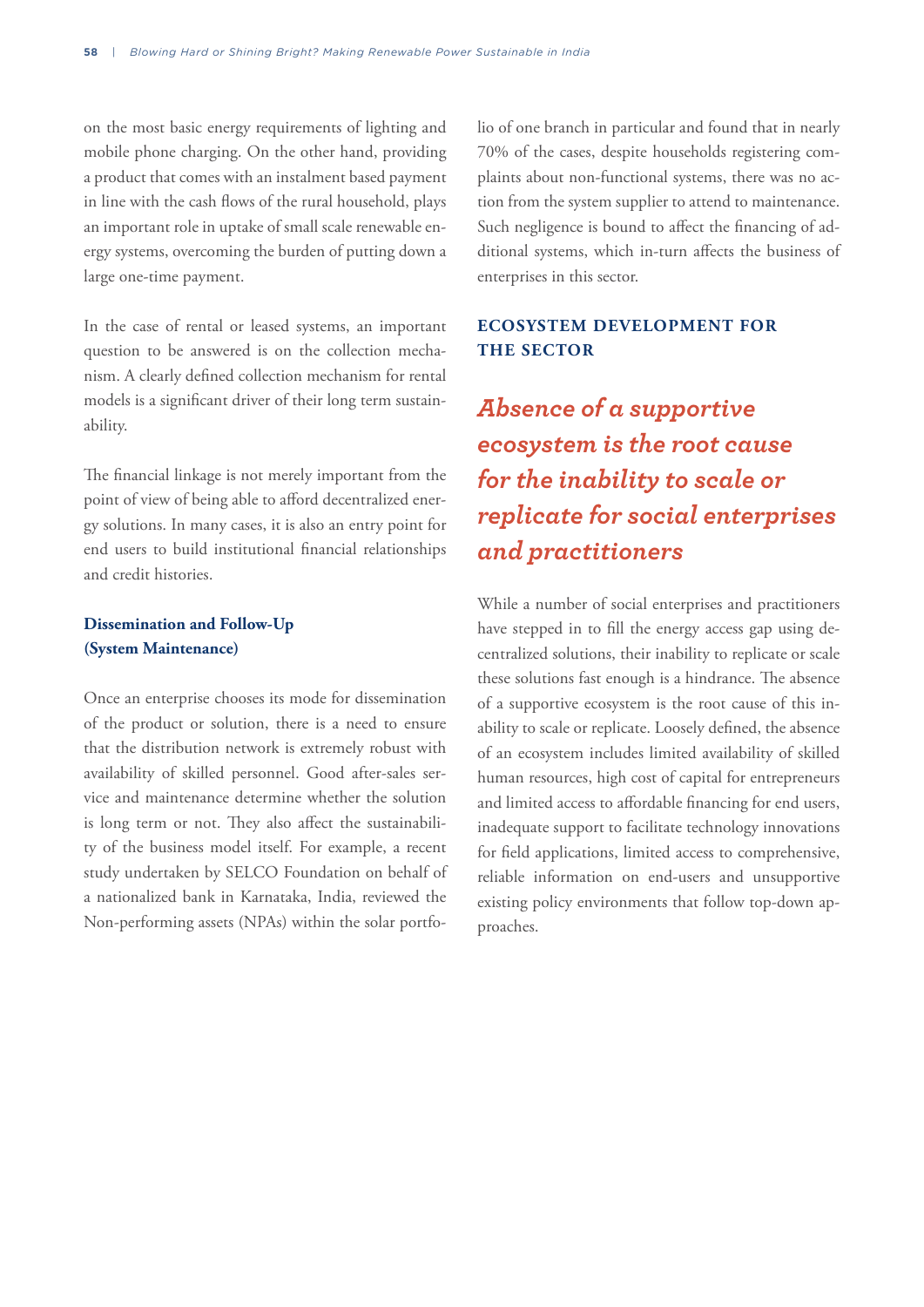



#### **Human Resource Development**

The need for skilled human resources in the sector is large and so far has not been fully addressed. While the sector is still nascent, it is critical to address the development of human resources at all organizational levels for renewable energy enterprises - operations, sales and marketing, finance, servicing, research and development and community involvement. With more than 1.2 billion people without access to electricity worldwide,<sup>9</sup> there is immense potential for entrepreneurship and job creation in a sector that seeks to address this need. This need becomes more critical in the light of scepticism from bankers to lend for decentralized energy solutions owing to a fear of lack of adequate service network (as articulated earlier in the section on Maintenance). One of the main reasons provided by other stakeholders (including banks, financial institutions) for limited engagement with Decentralized energy programmes including JNNSM in India is the lack of rural project implementers with district-level presence and the lack of availability of appropriate, skilled human resources at the local level.

This time and resource intensive need is currently being met directly by the entrepreneurs- who are already stretched for resources. Individual organizations are forced to invest in the most basic skill training even while the initiative would better the sector as a whole.

*<sup>8</sup> SELCO Foundation, "Policy Group: Review 2012-2014" (2014), available at: http://www.selcofoundation.org/publication/view/policy-review-2012-14/ 9 Energy Facts: http://web.worldbank.org/WBSITE/EXTERNAL/TOPICS/EXTENERGY2/0,,contentMDK:22855502~pagePK:210058~piP-K:210062~theSitePK:4114200,00.html.*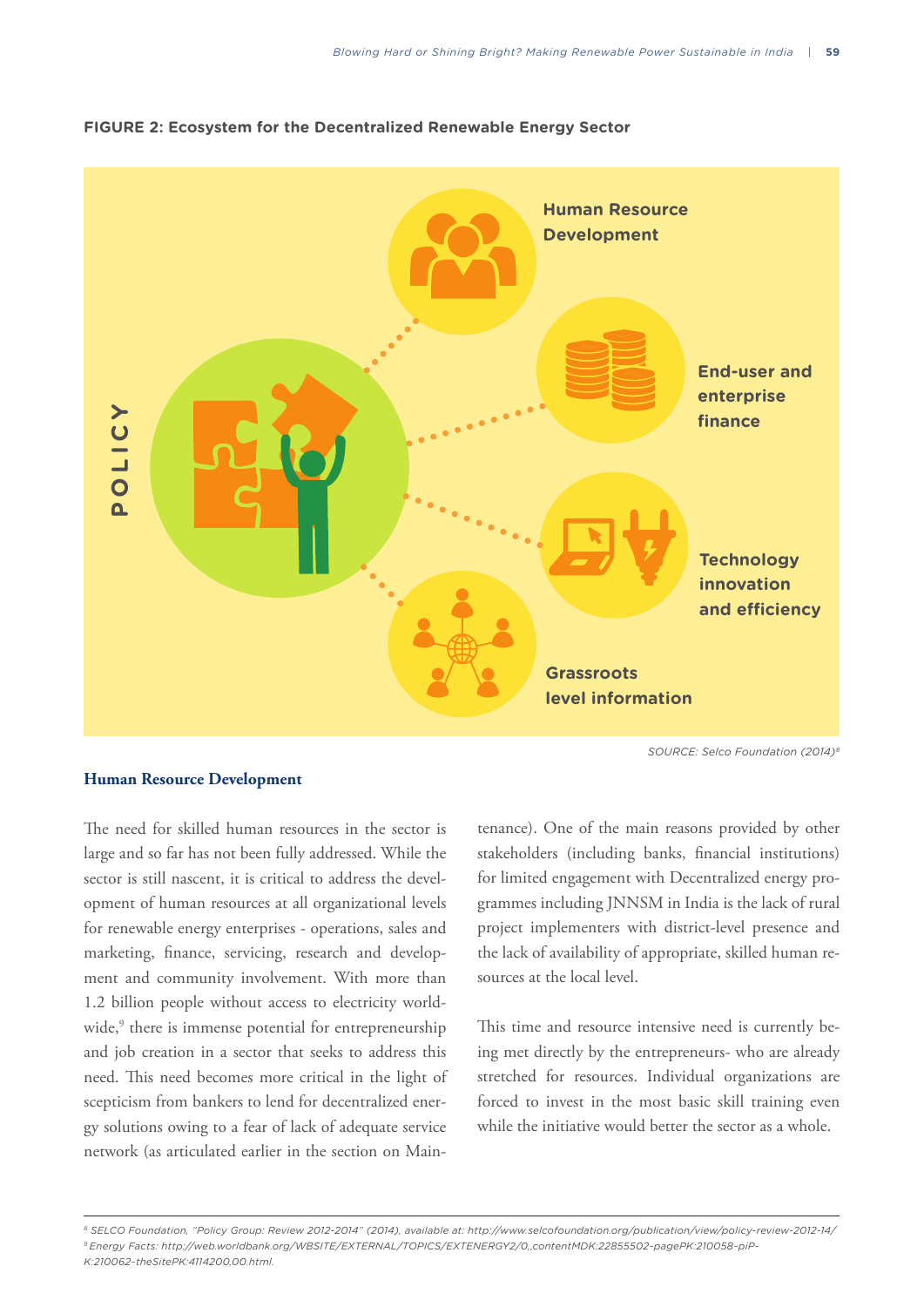# *HRD Recommendation: Institutionalize Energy Courses*

The skills required in this sector could be categorized into the following broad categories: Technical; Operations; Micro-entrepreneurship; Research and Development.

To reduce the cost of training and skill development incurred by individual entrepreneurs, there must be a thrust on creating curriculum and teaching modules for training of Renewable Energy technicians, operators and micro-entrepreneurs. For example, in a country like India, the existing Industrial Training Institutes (ITIs) and Rural Development and Self Employment Training Institutes (RSETIs)<sup>10</sup> in rural areas and semi-urban

areas can then be utilized to disseminate these courses at the local level and build manpower on the ground.

#### **Financing for Entrepreneurs and End-users**

The core aspect of building the Financing link in the ecosystem involves an interest from financiers and investors to provide access to credit, which in-turn requires focused capacity building and sensitization initiatives. Drawing from the insights of enterprises in the sector and the experience of end users in accessing credit for renewable energy, certain factors usually identified as concerns are represented in the figure below. This includes concerns of grassroots entrepreneurs with no formal business training, as well as those with better educational qualifications and detailed business plans.

#### **FIGURE 3: Challenges Around Financing for End Users and Entrepreneurs**



Low-cost debt financing primarily for working capital is a key need for entrepreneurs which is often hard to access from banks for young and upcoming entrepreneurs with no established credit history. Interest rates with other financial institutions are high and even with bank loans, moratorium periods are short- all of which make it economically infeasible for a newly established energy enterprise. Another critical concern is the difficulty in availing 'patient' investment capital on account of high expectations of growth and Internal Rate of Return

(IRR) from the impact investment community, without considering the challenges of creating an ecosystem on the ground. In the case of end user financing on the other hand, the cost of finance (from Banks, MFIs, local financial institutions) and collateral requirements may become prohibitive factors. Lack of willingness of financial institutions to finance for productive utilizations and applications powered on decentralized renewable energy makes it difficult for households to move to applications beyond basic lighting.

<sup>10</sup> The network of ITIs and RSETIs in India form the backbone of the vocational and entrepreneurial training initiatives to promote employability and *entrepreneurship instincts among rural youth across the country.*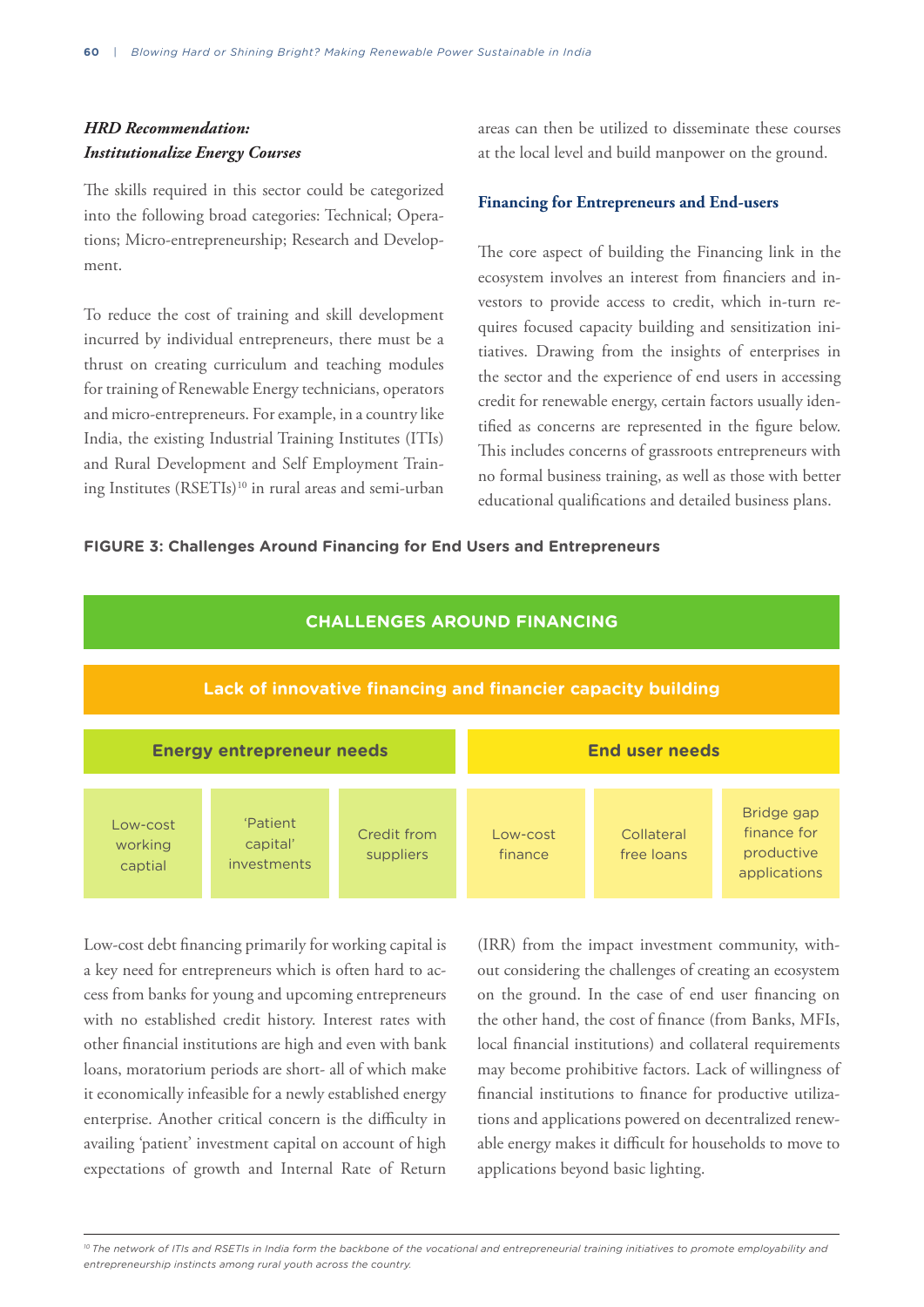#### *Financing Recommendations*

#### *Capacity building of financiers and investors*

Since the core concern revolves around the interest of financiers to lend for decentralized renewable energy, capacity building is inevitable. Experience in parts of India have shown that undertaking workshops and meetings with financiers to debunk myths about the technology and the engagement of former bankers who have actively financed the sector before to discuss the means of reducing or mitigating risks, innovations in financing, promoting financing on newer, productive use technologies, is critical in convincing new financial channels and institutions. For regions where the banking channel is not active, efforts are required towards either revitalizing these or capitalizing on alternate financial institutions. Similar rigour in capacity building and sensitization is critical when it comes to investments in these enterprises. There is a need to convince investors on the importance of patient capital and push back on the nature of due diligence processes and investment conditions when they do not take note of realities on the ground.

## *Innovations in financing (Loan guarantees, working capital debt)*

The use and adoption of innovative financing mechanisms that reduce the risk of bankers, increasing access to loans, improve credit conditions for entrepreneurs etc. are essential in bolstering the financing link. Where the basic financing model is unviable due to high riskwhere customers have low ability to pay, where communities are migrant or "illegal" or lack land titles and collateral, increasing the financial institution's confidence can be achieved by facilitating innovations like Loan Guarantees and interest subsidies using soft funds. Similarly, in the case of entrepreneurs, there is need for more work on structuring working capital debt allowing for lower rates of interest and a reasonable moratorium period. While there are also a number of government and bank schemes in countries to provide this sort of credit, very little is known about their utilization for the energy sector.

#### **Technology Innovation and Energy Efficiency**

Today, there are issues with technology innovation in this space on many different fronts – while research continues into improving panel technology and reducing costs significantly, improvements in battery technology which have a clear bearing on decentralized renewable energy systems have not made enough progress to warrant steady local supply in underserved regions at affordable costs. Similarly, improving efficiency and innovating on DC products such as televisions, motors, pumps has been limited ultimately affecting the end-user's ability to access additional productive use and household appliances. In cases where innovation is occurring, there are hardly standards for comparison of products to determine the working under field conditions. Often quality assurance is lacking on these newer, efficient technologies (where available) and manufacturers make claims based purely on in-housing testing of products. This, however, is insufficient in a sector where end use happens in a completely different set of circumstances that are often difficult to predictthere is no way around field testing.

# *In cases where innovation is occurring, there are hardly standards for comparison of products to determine the working under field conditions*

Such testing is often resource and time intensive for individual enterprises and can easily eat into the revenue streams of an enterprise.

#### *Technology and Innovation Recommendations*

#### *Improved quality assurance frameworks*

In order to address these issues, a greater thrust is required to field testing of off-grid appliances, in addition to existing lighting solutions, for faster implementation in rural and urban poor communities to facilitate movement of households up the energy ladder. There must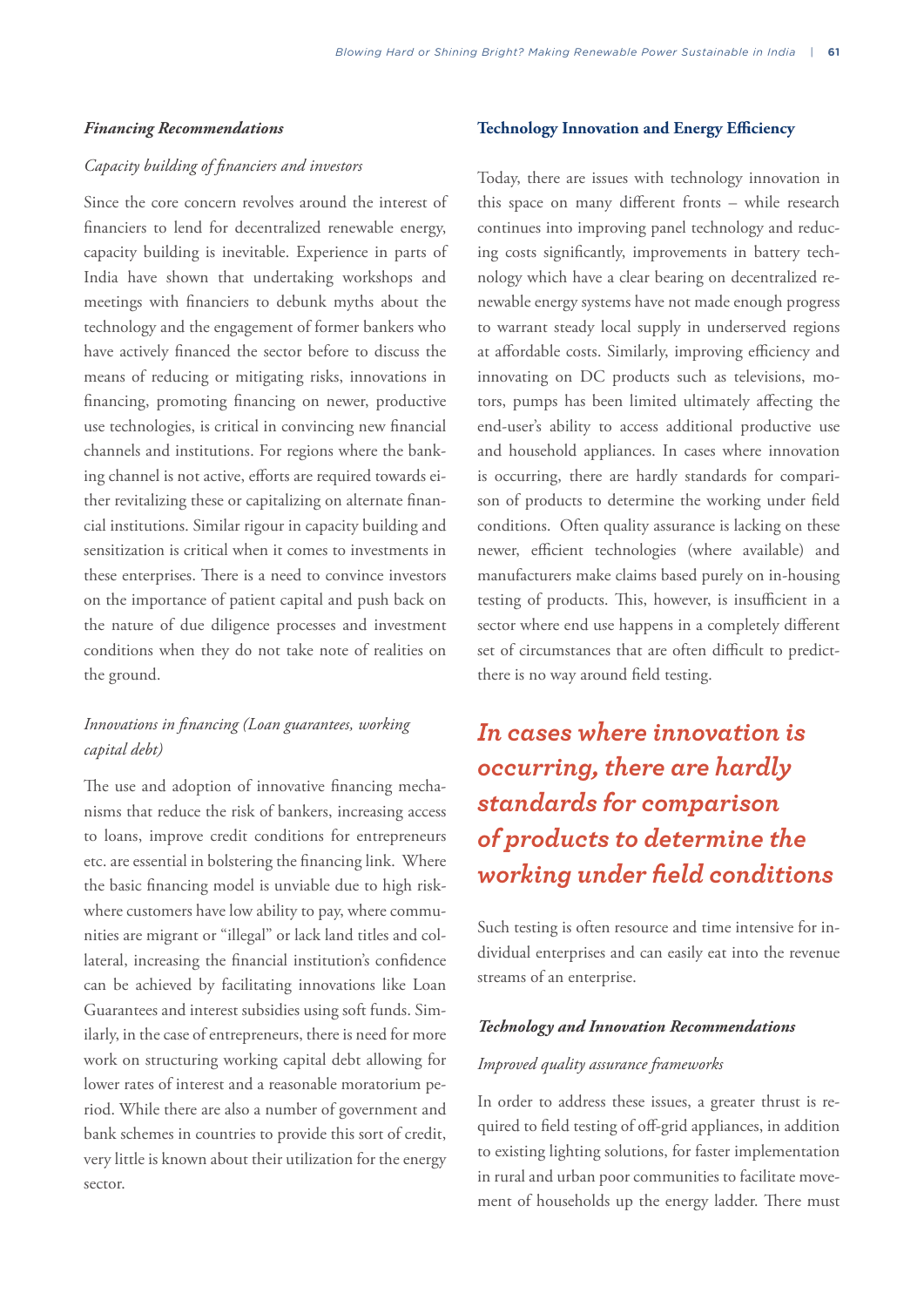be a greater thrust on bringing these solutions to Tier-2 and Tier-3 cities, with supportive financing for small entrepreneurs. Centralized R&D and quality assurance specifically for this sector would be a move in the right direction.

#### *Field-centric Technology needs*

Flexible financial resources and soft funding should be allocated to developing such facilities that can further build sustainable models (through field-based testing and pilot programmes in specific contexts) for decentralized renewable energy as well as energy efficiency. This is possible through initiatives of bilateral and multilateral agencies.

#### **Policies Driven by Practitioner Inputs**

Improving energy access for rural and underserved communities is an arduous task requiring supportive Government policies. Capitalizing on the decentralized renewable energy solutions in addressing this energy access on a large scale requires a conducive policy environment. Unfortunately, a number of energy related policies have failed to appreciate ground-level realities and practitioner perspectives. As a result, they have not benefitted end users and have instead become barriers in the way of enterprises providing energy solutions.

# *Improving energy access for rural and underserved communities is an arduous task requiring supportive Government policies*

#### *Practitioner Input Recommendations*

#### *Cross-sector approaches*

It is vital for governments to look at more integrated energy and electrification policies to take note of where decentralized solutions can complement the grid. Decentralized solutions can help in addressing the critical energy gaps that exist in the development oriented programmes of ministries such as Health and Family Welfare, Rural Development, Women and Child welfare and Human Resource Development.

For example, interventions can support improvements in agriculture, dairy farming and small businesses. Self Help Groups (SHGs) through Government livelihood programmes can make energy a livelihood in itself, and provide support for other DRE interventions in the village. In the case of maternal health issues, decentralized clean energy can be used to power a number of healthcare devices in rural and remote primary health centers and support the Traditional Birth attendants during delivery.

#### *Representative Network*

There are also a number of key guidelines and policy changes required to institutionalize the various other links in the ecosystem- financing, technology innovation as well as skill development. To support practitioners tackle common challenges, develop the ecosystem for this sector and build a voice for their inputs to be part of policy dialogues, a representative body or network is useful.

In India, an alliance is being created by a representative group of practitioners, relevant research organizations, think tanks and donors. This alliance – CLEAN, or the 'Clean Energy Access Network' – will focus on specific target points such as access to finance, networking and information, training, technology, standards and certification, regulatory framework and policy advocacy. The experience of CLEAN could be useful in determining if this model could be adopted elsewhere as well.

#### **CONCLUSION**

Making small scale renewable energy solutions work is no longer an option, it is a necessity in an attempt to meet one of the most basic needs of households in a reliable manner with a quality option. However, the cre